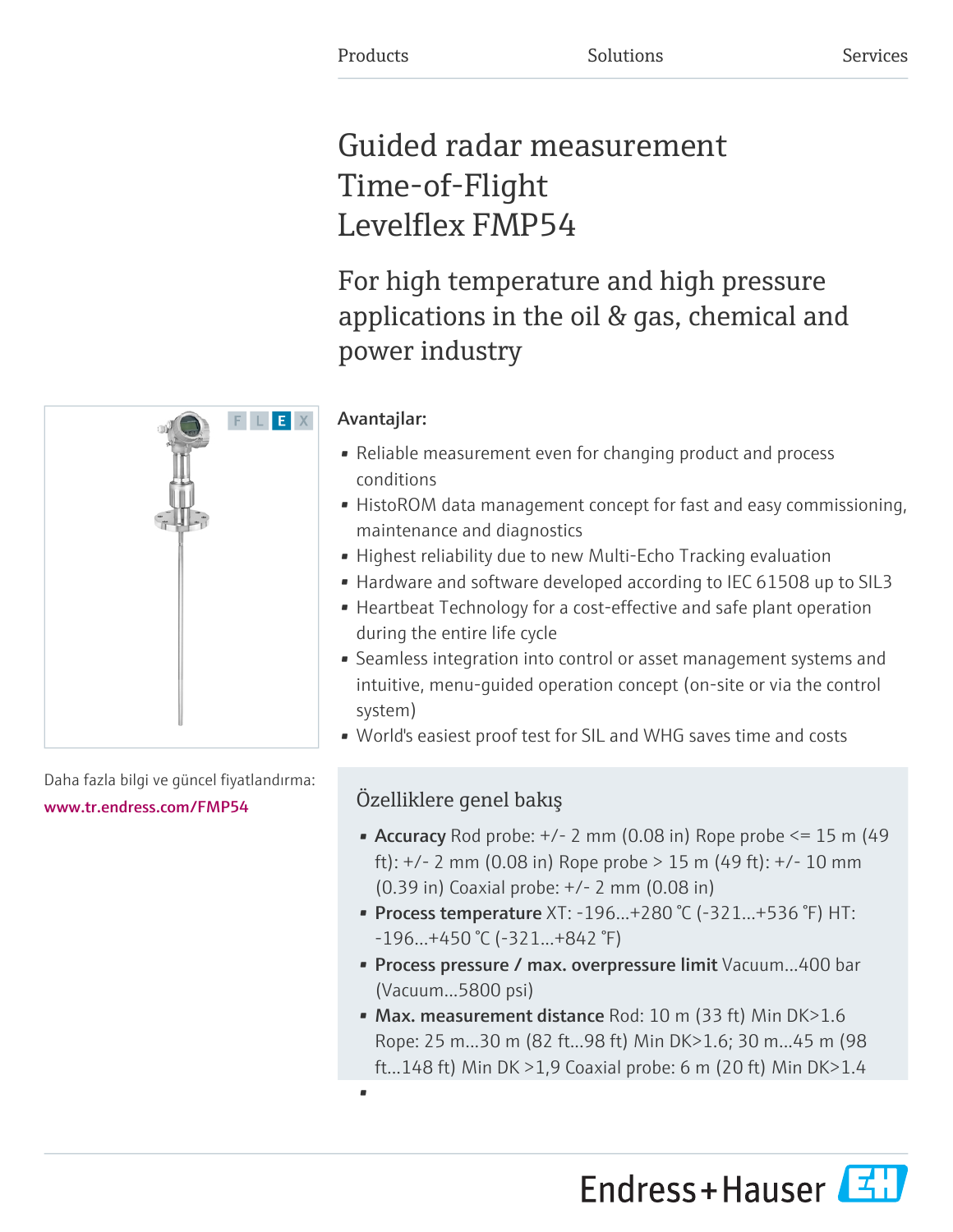Main wetted parts Rod probe: 304, 316L, Alloy C, Ceramic Rope probe: 304, 316, 316L, Alloy C, Ceramic Coaxial probe: 304, 316L, Alloy C, Ceramic

Uygulama alanı: Levelflex FMP54 for continuous level measurement in liquids under extreme conditions. The process connection with its ceramic-graphite seal safeguards high temperature and high pressure applications as they occur in steam boilers and toxic media like ammonia. The gas tight feedthrough guarantees additional safety. Only the gas phase compensation of the FMP54 gives reliable results in case of gas and steam phases. Reliable measurement in case of moving surface and foam or in changing medias.

# Özellikler ve şartlar

# Continuous / Liquids Measuring principle

Guided radar

#### Characteristic / Application

Premium device high pressure/ high temperature Rod probe, Rope probe, Coaxial Probe Integrated data memory, Factory precalibrated, Reliable measuring: in case of moved surface + foam, for changing medias

#### Interface measurement

Clean interfaces liquid/ liquid; Simultaneous measurement of interface and overall level

#### Specialities

Heartbeat Technology, Bluetooth® commissioning, Operation and maintenance SmartBlue App, HistoROM, RFID TAG for easy identification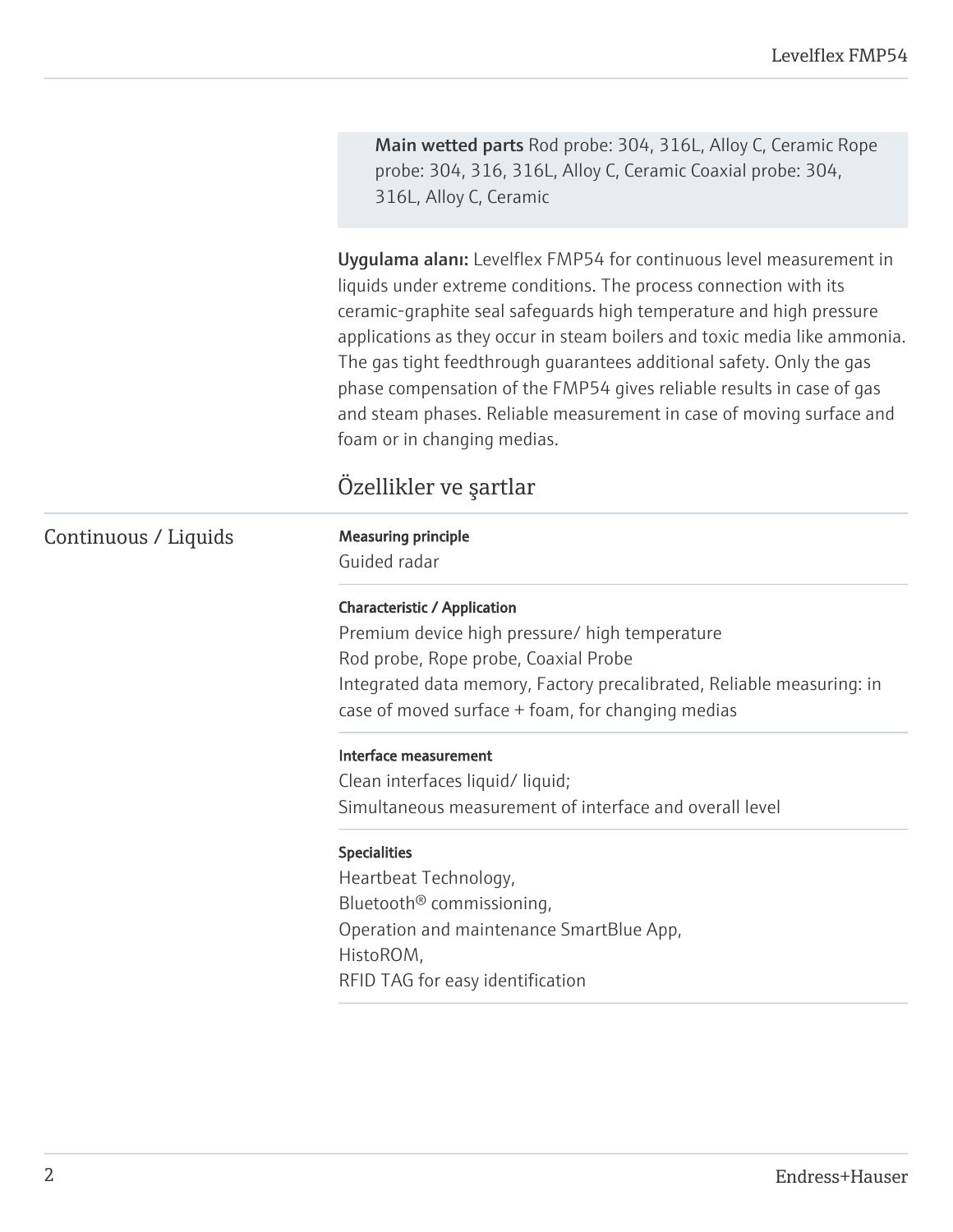# Continuous / Liquids

#### Supply / Communication

2-wire (HART / PROFIBUS PA/ FOUNDATION Fieldbus) 4-wire (HART) Bluetooth® wireless technology and App (optional)

#### **Accuracy**

Rod probe: +/- 2 mm (0.08 in) Rope probe  $\leq$  15 m (49 ft): +/- 2 mm (0.08 in) Rope probe > 15 m (49 ft): +/- 10 mm (0.39 in) Coaxial probe: +/- 2 mm (0.08 in)

#### Ambient temperature

-50...+80 °C (-58...+176 °F)

#### Process temperature

XT: -196...+280 °C (-321...+536 °F) HT: -196...+450 °C (-321...+842 °F)

#### Process pressure / max. overpressure limit

Vacuum...400 bar (Vacuum...5800 psi)

#### Main wetted parts

Rod probe: 304, 316L, Alloy C, Ceramic Rope probe: 304, 316, 316L, Alloy C, Ceramic Coaxial probe: 304, 316L, Alloy C, Ceramic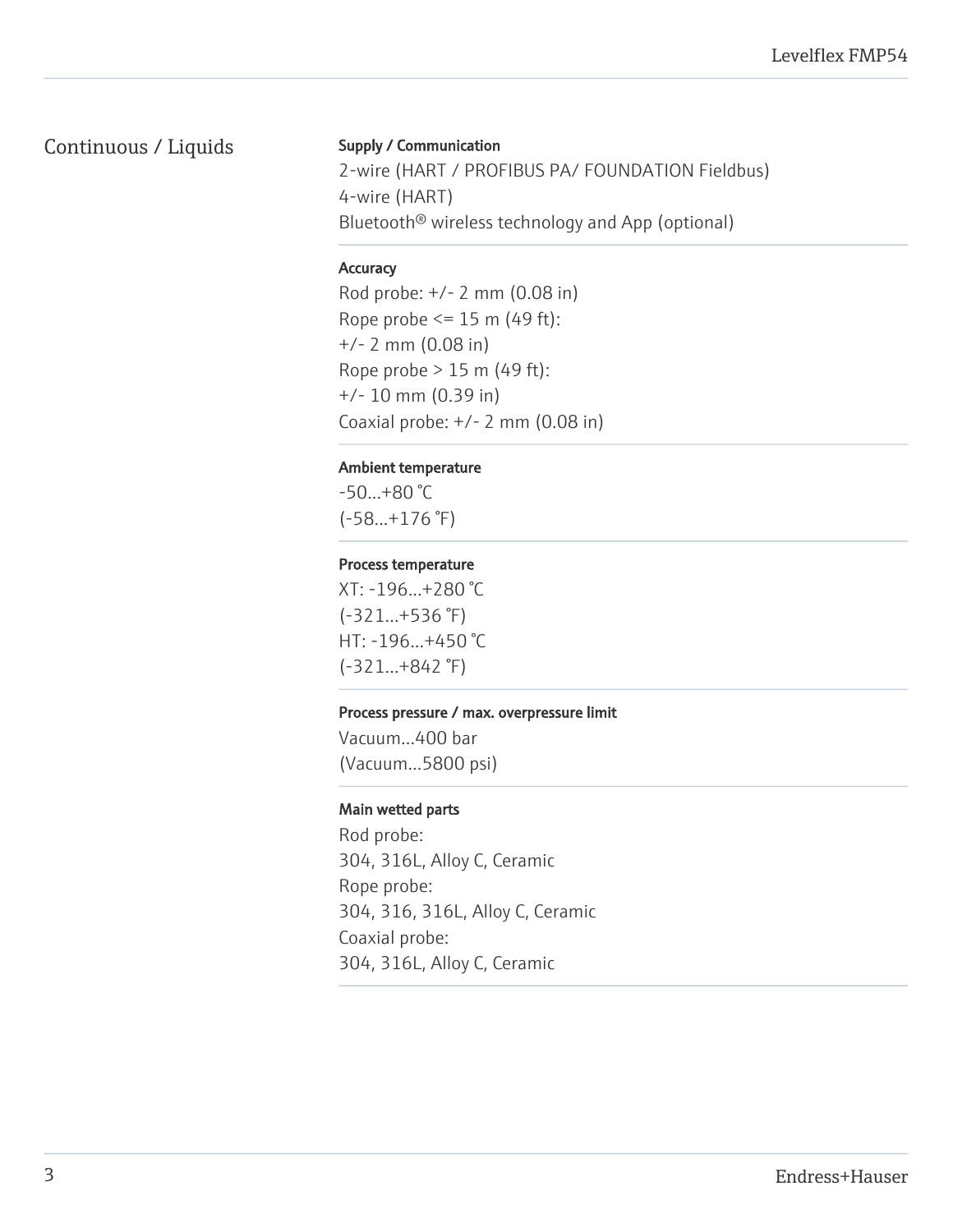## Continuous / Liquids

#### Process connection

Thread: G 1 1/2, MNPT 1 1/2 Flange: ASME 2"...4", DN50...DN100, JIS 10K, 63K, Fisher Masoneilan

#### Sensor length

Rod probe: 10 m (33 ft) Rope probe: 45 m (148 ft) Coaxial probe: 6 m (20 ft)

#### Max. measurement distance

Rod: 10 m (33 ft) Min DK>1.6 Rope: 25 m...30 m (82 ft...98 ft) Min DK>1.6; 30 m...45 m (98 ft...148 ft) Min DK >1,9 Coaxial probe: 6 m (20 ft) Min DK>1.4

#### Communication

4...20 mA HART PROFIBUS PA FOUNDATION Fieldbus Bluetooth® wireless technology

#### Certificates / Approvals

ATEX, FM, CSA C/US, IEC Ex, INMETRO, NEPSI, KC, EAC, JPN Ex, UK Ex

#### Safety approvals

Overfill protection WHG SIL